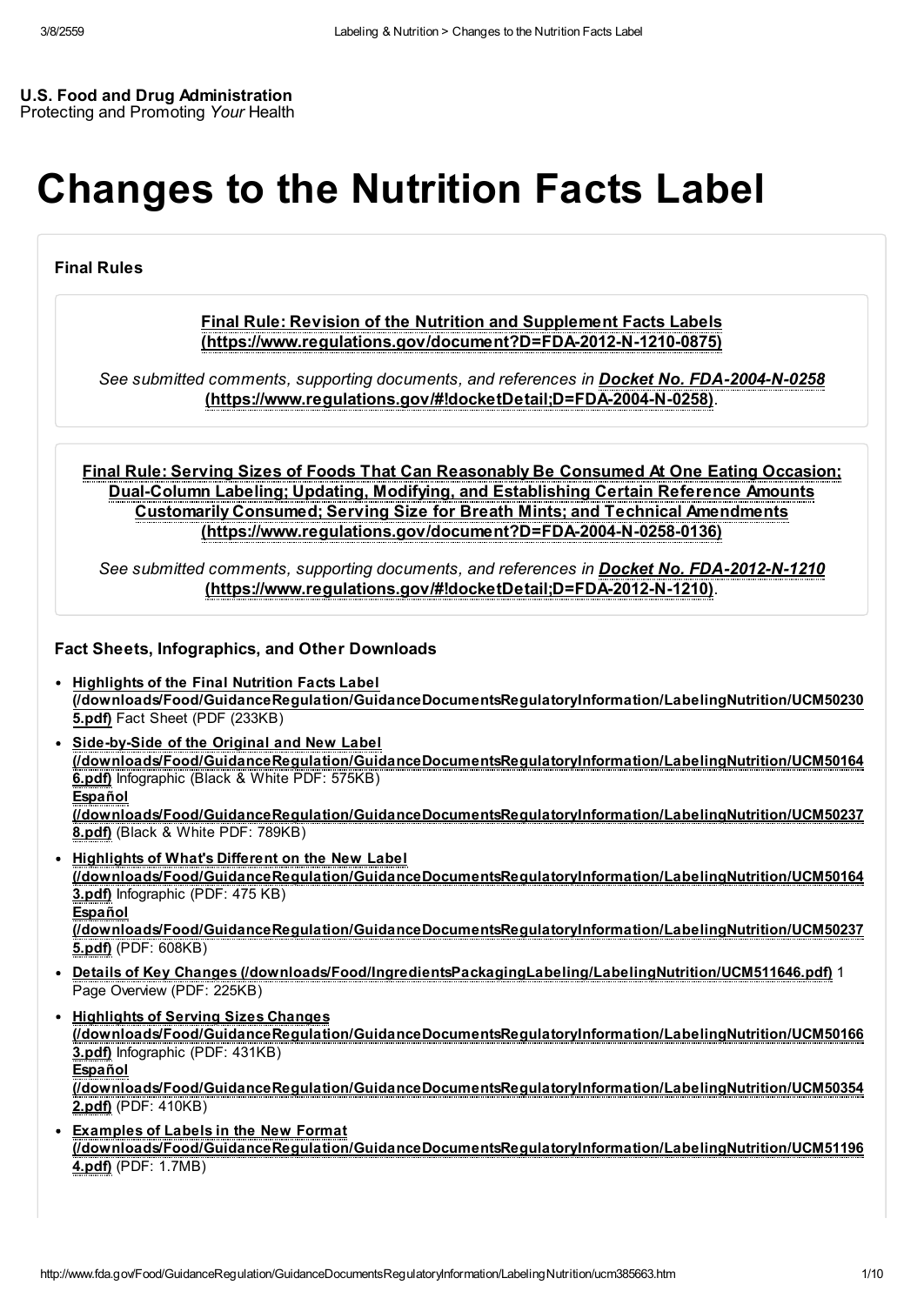#### Meetings & Workshops

- Nutrition Facts Label Webinar [\(/Food/NewsEvents/WorkshopsMeetingsConferences/ucm507157.htm\)](http://www.fda.gov/Food/NewsEvents/WorkshopsMeetingsConferences/ucm507157.htm)  $\bullet$ June 27, 2016
- The Nutrition Facts Label Presentation [\(/downloads/Food/GuidanceRegulation/GuidanceDocumentsRegulatoryInformation/LabelingNutrition/UCM50201](http://www.fda.gov/downloads/Food/GuidanceRegulation/GuidanceDocumentsRegulatoryInformation/LabelingNutrition/UCM502019.pdf) 9.pdf) (PDF: 580KB)

#### News & Press Releases

- Constituent Update [\(/Food/NewsEvents/ConstituentUpdates/ucm502201.htm\)](http://www.fda.gov/Food/NewsEvents/ConstituentUpdates/ucm502201.htm)
- Press Release [\(/NewsEvents/Newsroom/PressAnnouncements/ucm502182.htm\)](http://www.fda.gov/NewsEvents/Newsroom/PressAnnouncements/ucm502182.htm)

En Español [\(/Food/GuidanceRegulation/GuidanceDocumentsRegulatoryInformation/LabelingNutrition/ucm503392.htm\)](http://www.fda.gov/Food/GuidanceRegulation/GuidanceDocumentsRegulatoryInformation/LabelingNutrition/ucm503392.htm)

On May 20, 2016, the FDA announced the new Nutrition Facts label for packaged foods to reflect new scientific information, including the link between diet and chronic diseases such as obesity and heart disease. The new label will make it easier for consumers to make better informed food choices. FDA published the final rules in the Federal Register on May 27, 2016.

- [Highlights](#page-1-0) of the Final Nutrition Facts Label
- [Original](#page-2-0) Vs New Label
- [Questions](#page-5-0) & Answers
- Label Format [Examples](#page-7-0)

#### <span id="page-1-0"></span>Highlights of the Final Nutrition Facts Label

#### 1. Features a Refreshed Design

- The "iconic" look of the label remains, but we are making important updates to ensure consumers have access to the information they need to make informed decisions about the foods they eat. These changes include increasing the type size for "Calories," "servings per container," and the "Serving size" declaration, and bolding the number of calories and the "Serving size" declaration to highlight this information.
- Manufacturers must declare the actual amount, in addition to percent Daily Value of vitamin D, calcium, iron and potassium. They can voluntarily declare the gram amount for other vitamins and minerals.
- The footnote is changing to better explain what percent Daily Value means. It will read: "\*The % Daily Value tells you how much a nutrient in a serving of food contributes to a daily diet. 2,000 calories a day is used for general nutrition advice."

#### 2. Reflects Updated Information about Nutrition Science

- "Added sugars," in grams and as percent Daily Value, will be included on the label. Scientific data shows that it is difficult to meet nutrient needs while staying within calorie limits if you consume more than 10 percent of your total daily calories from added sugar, and this is consistent with the 2015-2020 Dietary Guidelines for Americans.
- The list of nutrients that are required or permitted to be declared is being updated. Vitamin D and potassium will be required on the label. Calcium and iron will continue to be required. Vitamins A and C will no longer be required but can be included on a voluntary basis.
- While continuing to require "Total Fat," "Saturated Fat," and "Trans Fat" on the label, "Calories from Fat" is being removed because research shows the type of fat is more important than the amount.
- Daily values for nutrients like sodium, dietary fiber and vitamin D are being updated based on newer scientific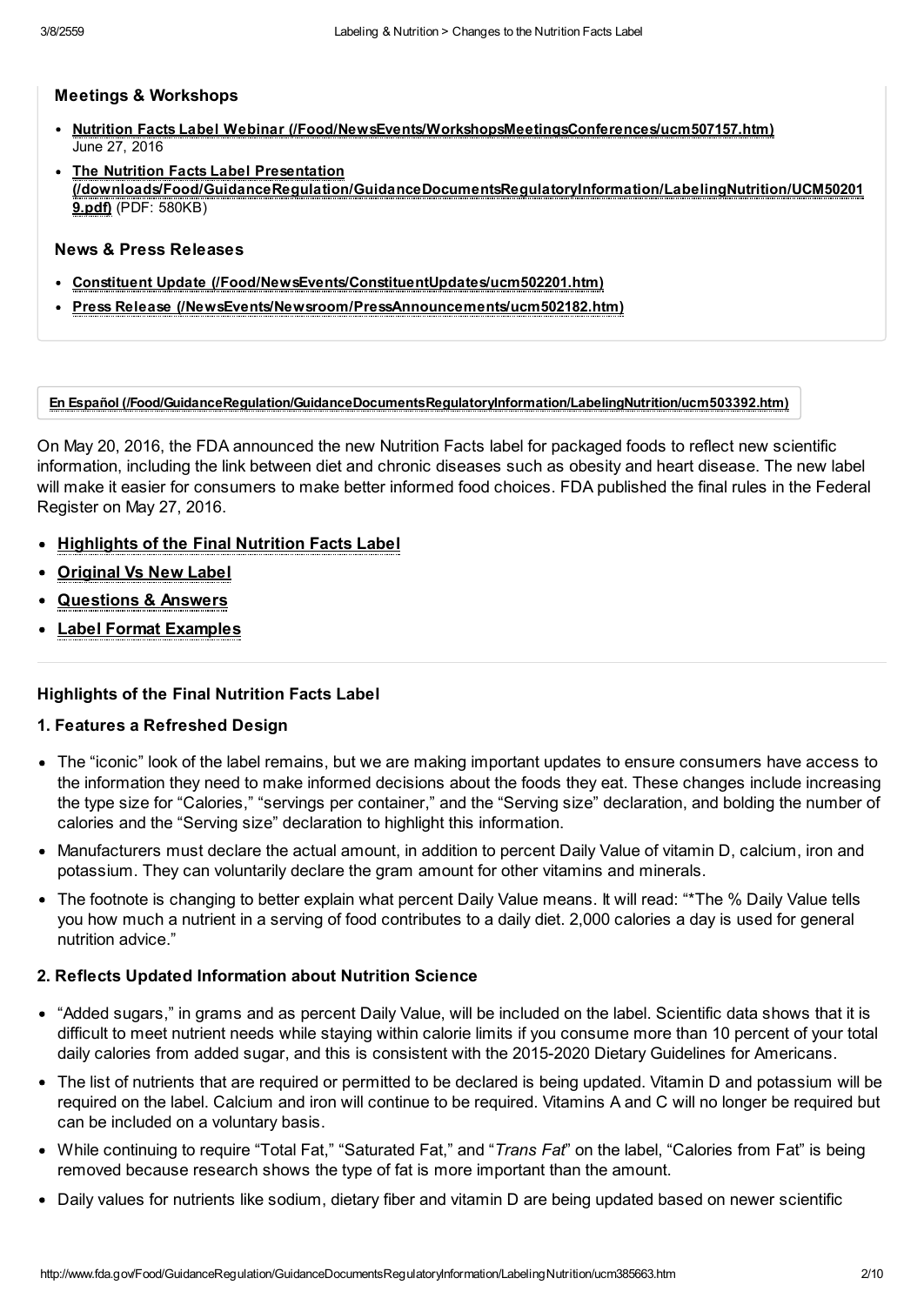evidence from the Institute of Medicine and other reports such as the 2015 Dietary Guidelines Advisory Committee Report, which was used in developing the 2015-2020 Dietary Guidelines for Americans. Daily values are reference amounts of nutrients to consume or not to exceed and are used to calculate the percent Daily Value (% DV) that manufacturers include on the label. The %DV helps consumers understand the nutrition information in the context of a total daily diet.

#### 3. Updates Serving Sizes and Labeling Requirements for Certain Package Sizes

- By law, serving sizes must be based on amounts of foods and beverages that people are actually eating, not what they should be eating. How much people eat and drink has changed since the previous serving size requirements were published in 1993. For example, the reference amount used to set a serving of ice cream was previously ½ cup but is changing to â…" cup. The reference amount used to set a serving of soda is changing from 8 ounces to 12 ounces.
- Package size affects what people eat. So for packages that are between one and two servings, such as a 20 ounce soda or a 15-ounce can of soup, the calories and other nutrients will be required to be labeled as one serving because people typically consume it in one sitting.
- For certain products that are larger than a single serving but that could be consumed in one sitting or multiple sittings, manufacturers will have to provide "dual column" labels to indicate the amount of calories and nutrients on both a "per serving" and "per package"/"per unit" basis. Examples would be a 24-ounce bottle of soda or a pint of ice cream. With dual-column labels available, people will be able to easily understand how many calories and nutrients they are getting if they eat or drink the entire package/unit at one time.

#### See Highlights of Serving Sizes Changes Infographic

[\(/downloads/Food/GuidanceRegulation/GuidanceDocumentsRegulatoryInformation/LabelingNutrition/UCM5](http://www.fda.gov/downloads/Food/GuidanceRegulation/GuidanceDocumentsRegulatoryInformation/LabelingNutrition/UCM501663.pdf) 01663.pdf) (also available in Español [\(/downloads/Food/GuidanceRegulation/GuidanceDocumentsRegulatoryInformation/LabelingNutrition/UCM5](http://www.fda.gov/downloads/Food/GuidanceRegulation/GuidanceDocumentsRegulatoryInformation/LabelingNutrition/UCM503542.pdf) 03542.pdf)).

#### Compliance Dates

Manufacturers will need to use the new label by July 26, 2018. However, manufacturers with less than \$10 million in annual food sales will have an additional year to comply.

#### back to top

<span id="page-2-0"></span>Original vs. New Format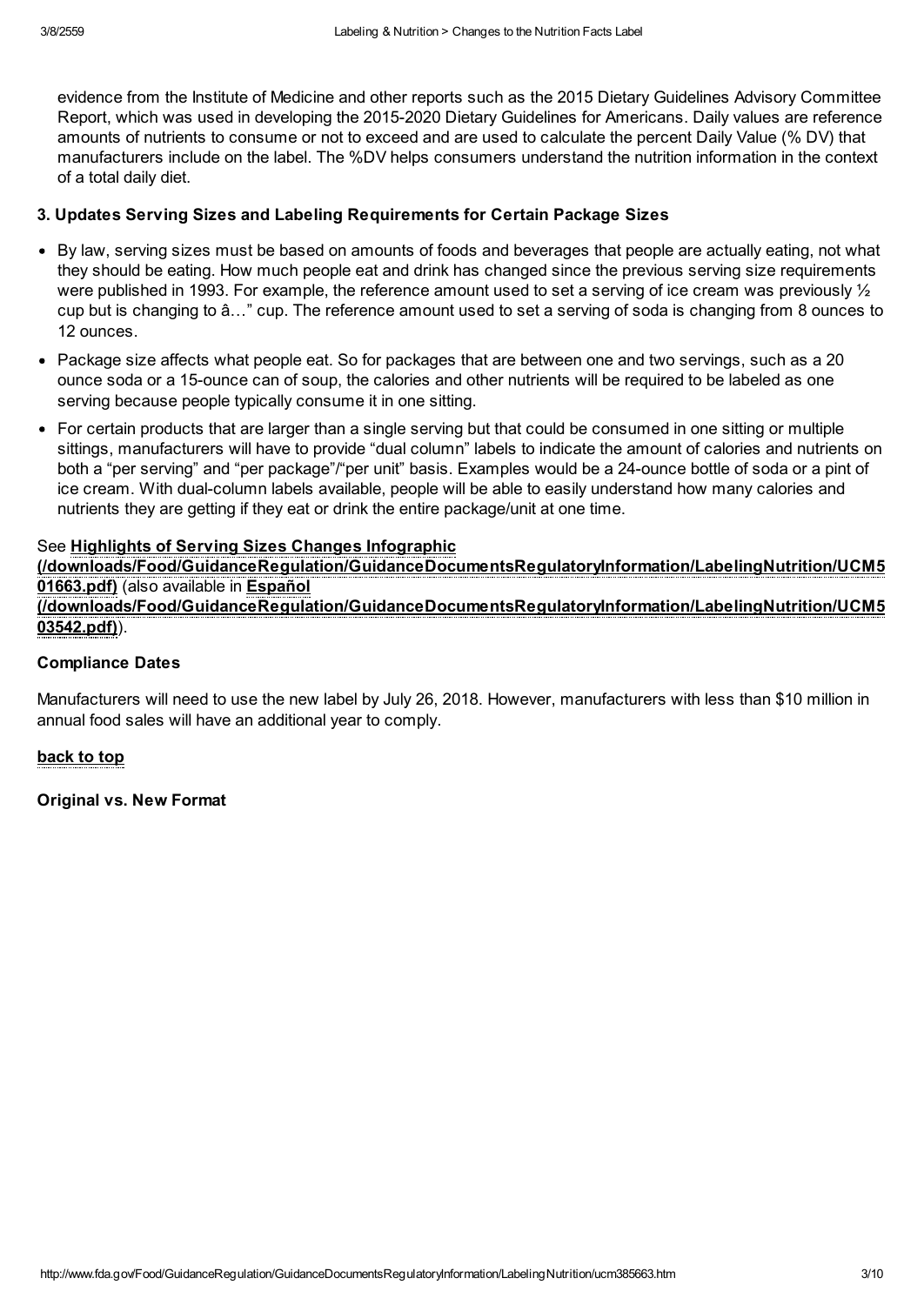| <b>Nutrition Facts</b><br>Serving Size 2/3 cup (55g)<br>Servings Per Container About 8<br><b>Amount Per Serving</b><br><b>Calories 230</b> |                        | Calories from Fat 72                                    |                                             | <b>Nutrition Facts</b><br>8 servings per container<br>Serving size<br>$2/3$ cup (55g)<br><b>Amount per serving</b>                                                        |     |
|--------------------------------------------------------------------------------------------------------------------------------------------|------------------------|---------------------------------------------------------|---------------------------------------------|---------------------------------------------------------------------------------------------------------------------------------------------------------------------------|-----|
|                                                                                                                                            |                        |                                                         | % Daily Value*                              | 230<br><b>Calories</b>                                                                                                                                                    |     |
| <b>Total Fat 8g</b>                                                                                                                        |                        |                                                         | 12%                                         |                                                                                                                                                                           |     |
| Saturated Fat 1g                                                                                                                           |                        |                                                         | 5%                                          | % Daily Value*                                                                                                                                                            |     |
| Trans Fat 0g                                                                                                                               |                        |                                                         |                                             | <b>Total Fat 8g</b>                                                                                                                                                       | 10% |
| <b>Cholesterol Omg</b>                                                                                                                     |                        |                                                         | $O\%$                                       | Saturated Fat 1g                                                                                                                                                          |     |
| Sodium 160mg                                                                                                                               |                        |                                                         | 7%                                          | <b>Trans Fat 0g</b>                                                                                                                                                       |     |
| Total Carbohydrate 37g                                                                                                                     |                        |                                                         | 12%                                         | <b>Cholesterol Omg</b>                                                                                                                                                    |     |
| Dietary Fiber 4g                                                                                                                           |                        |                                                         | 16%                                         | Sodium 160mg                                                                                                                                                              |     |
| Sugars 1g                                                                                                                                  |                        |                                                         |                                             | Total Carbohydrate 37g                                                                                                                                                    | 13% |
| <b>Protein 3g</b>                                                                                                                          |                        |                                                         |                                             | Dietary Fiber 4g                                                                                                                                                          | 14% |
| Vitamin A                                                                                                                                  |                        |                                                         | 10%                                         | <b>Total Sugars 12g</b>                                                                                                                                                   |     |
| Vitamin C                                                                                                                                  |                        |                                                         | 8%                                          | Includes 10g Added Sugars                                                                                                                                                 | 20% |
| Calcium                                                                                                                                    |                        |                                                         | 20%                                         | Protein 3g                                                                                                                                                                |     |
| Iron                                                                                                                                       |                        |                                                         | 45%                                         |                                                                                                                                                                           |     |
| * Percent Daily Values are based on a 2,000 calorie diet.                                                                                  |                        |                                                         |                                             | Vitamin D 2mcg                                                                                                                                                            | 10% |
| Your daily value may be higher or lower depending on<br>vour calorie needs.                                                                |                        |                                                         |                                             | Calcium 260mg                                                                                                                                                             | 20% |
|                                                                                                                                            | Calories:              | 2,000                                                   | 2,500                                       | Iron 8mg                                                                                                                                                                  | 45% |
| <b>Total Fat</b><br>Sat Fat                                                                                                                | Less than<br>Less than | 65g<br>20 <sub>g</sub>                                  | 80g<br>25g                                  | Potassium 235mg                                                                                                                                                           |     |
| Cholesterol<br>Sodium<br><b>Total Carbohydrate</b><br>Dietary Fiber                                                                        | Less than<br>Less than | 300 <sub>mg</sub><br>2.400mg<br>300 <sub>g</sub><br>25g | 300mg<br>2.400mg<br>375a<br>30 <sub>g</sub> | * The % Daily Value (DV) tells you how much a nutrient in<br>a serving of food contributes to a daily diet. 2,000 calories<br>a day is used for general nutrition advice. |     |

Original versus New Label - Side-by-Side Comparison (PDF: 575KB)

[\(/downloads/Food/GuidanceRegulation/GuidanceDocumentsRegulatoryInformation/LabelingNutrition/UCM5](http://www.fda.gov/downloads/Food/GuidanceRegulation/GuidanceDocumentsRegulatoryInformation/LabelingNutrition/UCM501646.pdf) 01646.pdf) - Español (PDF: 789KB) [\(/downloads/Food/GuidanceRegulation/GuidanceDocumentsRegulatoryInformation/LabelingNutrition/UCM5](http://www.fda.gov/downloads/Food/GuidanceRegulation/GuidanceDocumentsRegulatoryInformation/LabelingNutrition/UCM502378.pdf)

02378.pdf)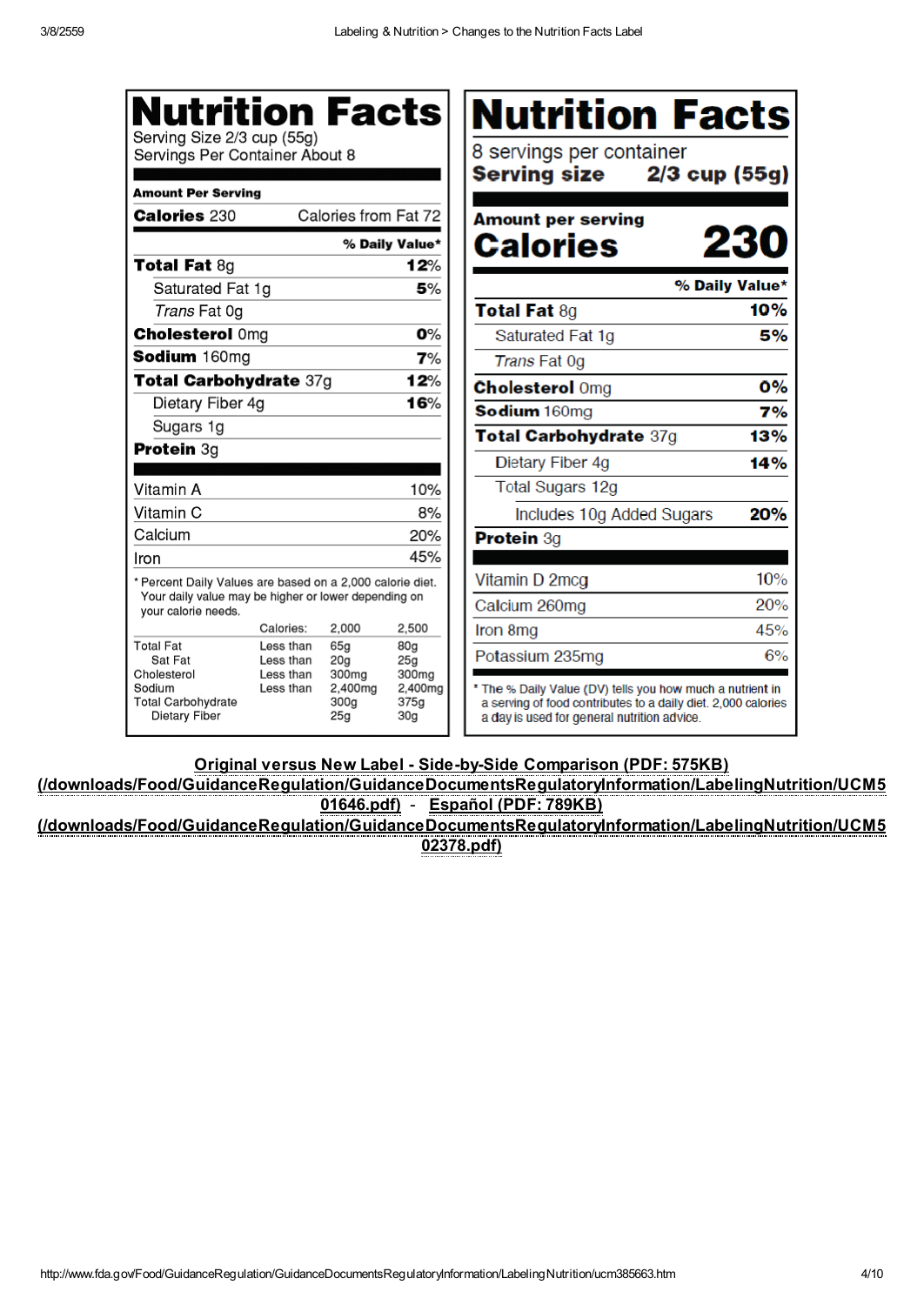| <b>NEW LABEL / WHAT'S DIFFERENT</b>        |                                                                                                                                                                           |                             |                                                                    |  |  |  |  |  |
|--------------------------------------------|---------------------------------------------------------------------------------------------------------------------------------------------------------------------------|-----------------------------|--------------------------------------------------------------------|--|--|--|--|--|
| <b>Servings:</b><br>larger,<br>bolder type | <b>Nutrition Facts</b><br>8 servings per container<br><b>Serving size</b><br>$2/3$ cup (55g)<br><b>Amount per serving</b><br><b>Calories</b>                              | 230                         | <b>Serving sizes</b><br>updated<br><b>Calories:</b><br>larger type |  |  |  |  |  |
|                                            | <b>Total Fat 8g</b><br>Saturated Fat 1g<br>Trans Fat 0g                                                                                                                   | % Daily Value*<br>10%<br>5% |                                                                    |  |  |  |  |  |
|                                            | <b>Cholesterol Omg</b><br>Sodium 160mg<br><b>Total Carbohydrate 37g</b><br>Dietary Fiber 4g                                                                               | 0%<br>7%<br>13%<br>14%      | <b>Updated</b><br>daily<br>values                                  |  |  |  |  |  |
| New:<br>added sugars                       | <b>Total Sugars 12g</b><br>Includes 10g Added Sugars<br>Protein 3a                                                                                                        | 20%                         |                                                                    |  |  |  |  |  |
| <b>Change</b><br>in nutrients<br>required  | Vitamin D 2mcg<br>Calcium 260mg<br>Iron 8mg<br>Potassium 235mg                                                                                                            | 10%<br>20%<br>45%<br>6%     | <b>Actual</b><br>amounts<br>declared                               |  |  |  |  |  |
|                                            | * The % Daily Value (DV) tells you how much a nutrient in<br>a serving of food contributes to a daily diet. 2,000 calories<br>a day is used for general nutrition advice. |                             | <b>New</b><br>footnote                                             |  |  |  |  |  |

Highlights of What's Different on the New Label (PDF: 475 KB)

[\(/downloads/Food/GuidanceRegulation/GuidanceDocumentsRegulatoryInformation/LabelingNutrition/UCM5](http://www.fda.gov/downloads/Food/GuidanceRegulation/GuidanceDocumentsRegulatoryInformation/LabelingNutrition/UCM501643.pdf) 01643.pdf) - Español [\(/downloads/Food/GuidanceRegulation/GuidanceDocumentsRegulatoryInformation/LabelingNutrition/UCM5](http://www.fda.gov/downloads/Food/GuidanceRegulation/GuidanceDocumentsRegulatoryInformation/LabelingNutrition/UCM502375.pdf) 02375.pdf) (PDF: 608KB)

For more on the differences, see Details of Key Changes - 1 Page Overview [\(/downloads/Food/IngredientsPackagingLabeling/LabelingNutrition/UCM511646.pdf\)](http://www.fda.gov/downloads/Food/IngredientsPackagingLabeling/LabelingNutrition/UCM511646.pdf) (PDF: 225KB).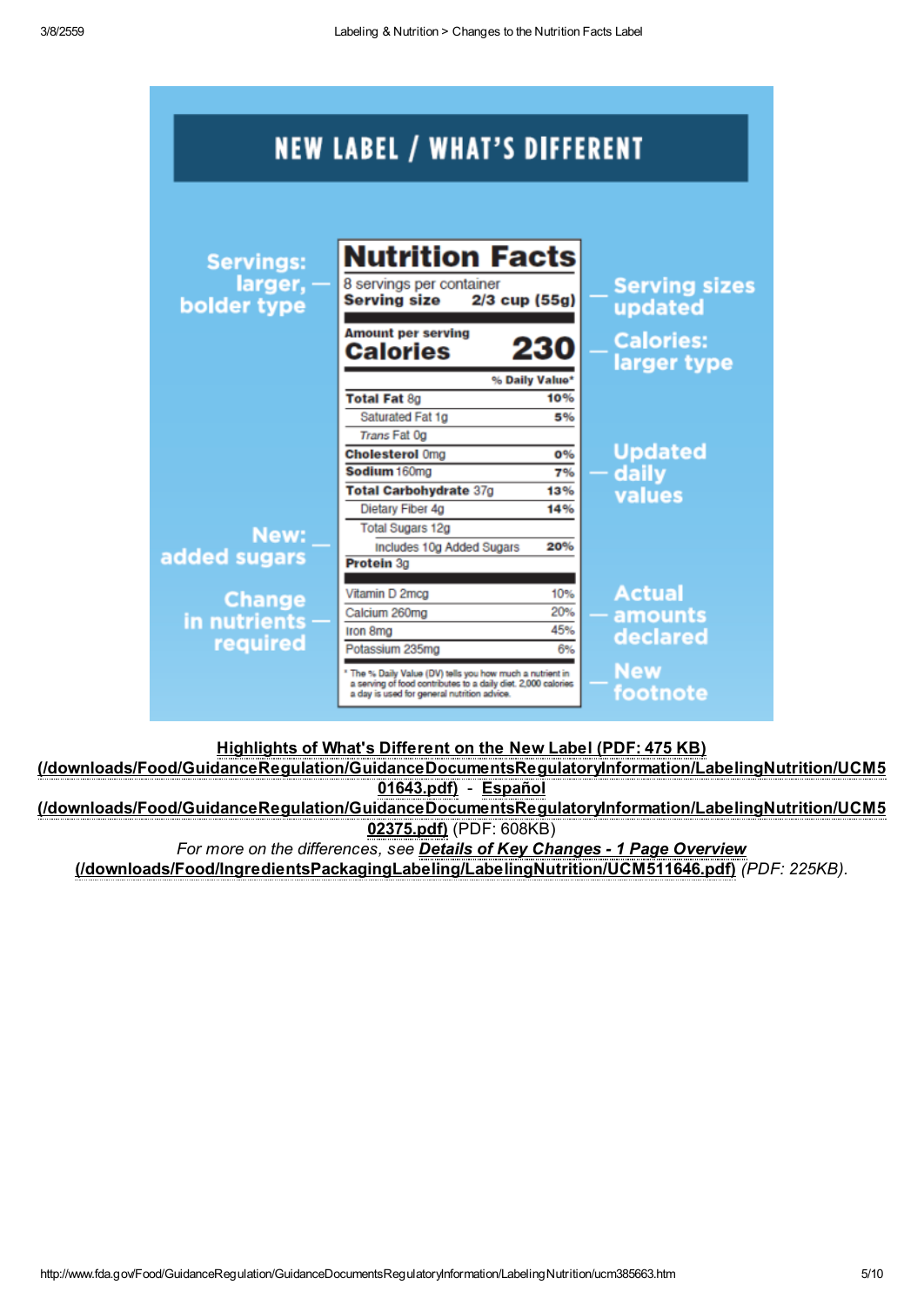

#### **Serving Size Changes**

What's considered a single serving has changed in the<br>decades since the original nutrition label was created.<br>So now serving sizes will be more realistic to reflect how



#### **Packaging Affects Servings**

Package size affects how much people eat and drink.<br>So now, for example, both 12 and 20 ounce bottles will<br>equal 1 serving, since people typically drink both sizes



What's considered a single serving has changed in the decades since the original nutrition label was created. So now serving sizes will be more realistic to reflect how much people typically eat at one time.

### Food Serving Sizes Get a Reality Check Infographic (PDF: 431KB)

[\(/downloads/Food/GuidanceRegulation/GuidanceDocumentsRegulatoryInformation/LabelingNutrition/UCM5](http://www.fda.gov/downloads/Food/GuidanceRegulation/GuidanceDocumentsRegulatoryInformation/LabelingNutrition/UCM501663.pdf) 01663.pdf) - Español (PDF: 410KB)

[\(/downloads/Food/GuidanceRegulation/GuidanceDocumentsRegulatoryInformation/LabelingNutrition/UCM5](http://www.fda.gov/downloads/Food/GuidanceRegulation/GuidanceDocumentsRegulatoryInformation/LabelingNutrition/UCM503542.pdf) 03542.pdf)

### back to top

#### <span id="page-5-0"></span>Questions & Answers

#### 1. Why are you changing the Nutrition Facts label?

The current label is more than 20 years old. In order to make sure consumers have access to more recent and accurate nutrition information about the foods they are eating, it's time to make changes to the Nutrition Facts label. The changes announced today are based on updated scientific information, new nutrition and public health research, more recent dietary recommendations from expert groups, and input from the public.

#### 2. What major changes are you making?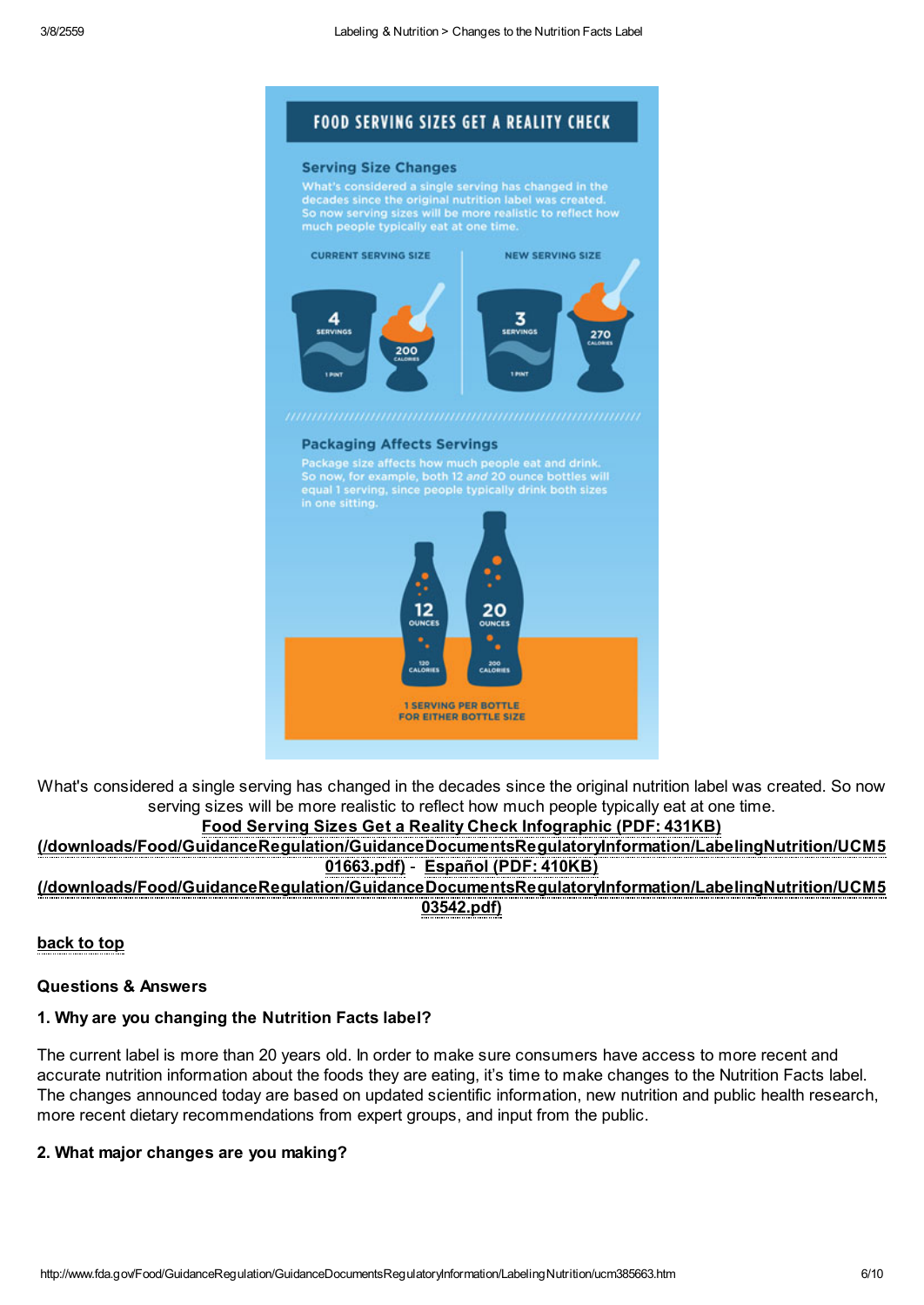The changes include modifying the list of required nutrients that must be declared on the label, updating serving size requirements, and providing a refreshed design. The new Nutrition Facts label will make it easier for consumers to make informed decisions about the food they eat.

#### 3. Why must "added sugars" now be included?

The scientific evidence underlying the 2010 and the 2015-2020 Dietary Guidelines for Americans support reducing caloric intake from added sugars; and expert groups such as the American Heart Association, the American Academy of Pediatrics, the Institute of Medicine and the World Health Organization also recommend decreasing intake of added sugars.

In addition, it is difficult to meet nutrient needs while staying within calorie requirements if you consume more than 10 percent of your total daily calories from added sugars. On average, Americans get about 13 percent of their total calories from added sugars, with the major sources being sugar-sweetened beverages (including soft drinks, fruit drinks, coffee and tea, sport and energy drinks, and alcoholic beverages) and snacks and sweets (including grainbased desserts, dairy desserts, candies, sugars, jams, syrups, and sweet toppings).

The FDA recognizes that added sugars can be a part of a healthy dietary pattern. But if consumed in excess, it becomes more difficult to also eat foods with enough dietary fiber and essential vitamins and minerals and still stay within calorie limits. The updates to the label will help increase consumer awareness of the quantity of added sugars in foods. Consumers may or may not decide to reduce the consumption of certain foods with added sugars, based on their individual needs or preferences.

The final rule requires "Includes X g Added Sugars" to be included under "Total Sugars" to help consumers understand how much sugar has been added to the product.

### 4. How does the FDA define "added sugars"?

The definition of added sugars includes sugars that are either added during the processing of foods, or are packaged as such, and include sugars (free, mono- and disaccharides), sugars from syrups and honey, and sugars from concentrated fruit or vegetable juices that are in excess of what would be expected from the same volume of 100 percent fruit or vegetable juice of the same type. The definition excludes fruit or vegetable juice concentrated from 100 percent fruit juice that is sold to consumers (e.g. frozen 100 percent fruit juice concentrate) as well as some sugars found in fruit and vegetable juices, jellies, jams, preserves, and fruit spreads.

For industry and those interested in the more technical version of the definition, please consult page 897 of the Nutrition Facts Label Final Rule [\(https://www.federalregister.gov/articles/2016/05/27/2016-11867/food](https://www.federalregister.gov/articles/2016/05/27/2016-11867/food-labeling-revision-of-the-nutrition-and-supplement-facts-labels)labeling-revision-of-the-nutrition-and-supplement-facts-labels).

### 5. Are you using the new label to tell people what to eat?

The Nutrition Facts label is designed to provide information that can help consumers make informed choices about the food they purchase and consume. It is up to consumers to decide what is appropriate for them and their families' needs and preferences.

#### 6. Why is trans fat still on the label if the FDA is phasing it out?

Trans fat will be reduced but not eliminated from foods, so FDA will continue to require it on the label. In 2015, the FDA published a final determination that partially hydrogenated oils (PHOs), the source of artificial *trans* fat, are not generally recognized as safe, but this determination would not affect naturally occurring trans fat, which would still exist in the food supply. Trans fat is present naturally in food from some animals, mainly ruminants such as cows and goats. Also, industry can currently use some oils that are approved as food additives and can still petition FDA for certain uses of PHOs.

### 7. Why are vitamin D and potassium being added to the Nutrition Facts label?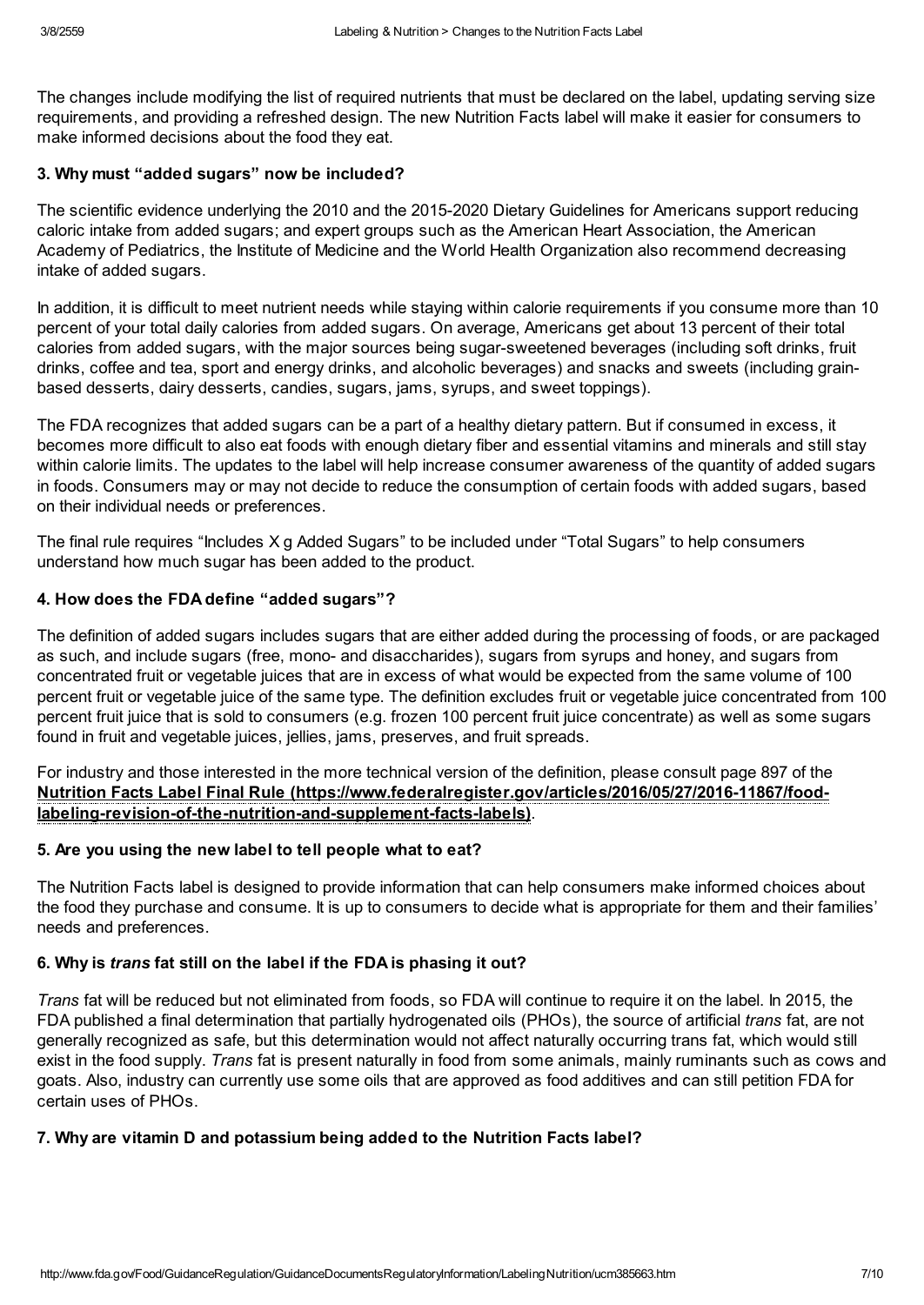Vitamin D and potassium are nutrients Americans don't always get enough of, according to nationwide food consumption surveys (http://www.cdc.gov/nchs/nhanes/ [\(http://www.cdc.gov/nchs/nhanes/\)](http://www.cdc.gov/nchs/nhanes/)), and when lacking, are associated with increased risk of chronic disease. Vitamin D is important for its role in bone health, and potassium helps to lower blood pressure. Calcium and iron are already required and will continue to be on the label.

#### 8. Why are you no longer requiring vitamins A and C?

In the early 1990's, American diets lacked Vitamins A and C, but now Vitamins A and C deficiencies in the general population are rare. Manufacturers are still able to list these vitamins voluntarily.

#### 9. Will the new label look different?

You will still recognize the label, but we have made some improvements to the format to provide significant public health information. Changes include:

- Highlighting "Calories," "servings per container," and the "Serving size" declaration by increasing the type size and placing the number of calories and the "Serving size" declaration in bold type.
- Requiring manufacturers to declare the actual amount, in addition to percent Daily Value, of the mandatory vitamins and minerals.
- Adding "Includes X g Added Sugars" directly beneath the listing for "Total Sugars."
- Changing the footnote to better explain the percent Daily Value. It will now read: "\*The % Daily Value tells you how much a nutrient in a serving of food contributes to a daily diet. 2,000 calories a day is used for general nutrition advice."

## 10. I heard that some serving sizes will actually be bigger. That doesn't seem to make sense with the obesity epidemic.

Some serving sizes will increase and others will decrease because by law, the serving sizes must be based on the amounts of food and drink that people typically consume, not on how much they should consume. Recent food consumption data show that some serving sizes need to be revised. For example, the reference amount used to set a serving of ice cream was previously ½ cup and now is changing to â…" cup. The reference amount used to set a serving size of soda was previously 8 ounces and now is changing to 12 ounces. The reference amount for yogurt is decreasing from 8 ounces to 6 ounces. Nutrient information on the new label will be based on these updated serving sizes so it matches what people actually consume.

#### 11. How much time will manufacturers have to make these changes?

Manufacturers will have until July 26, 2018 to comply with the final requirements, and manufacturers with less than \$10 million in annual food sales will have an additional year to make the changes.

#### 12. Will the new requirements apply to imported food?

Yes, foods imported to the United States will need to meet the final requirements.

#### back to top

#### <span id="page-7-0"></span>Label Format Examples

Download high-resolution examples of different labels in the new format [\(/downloads/Food/GuidanceRegulation/GuidanceDocumentsRegulatoryInformation/LabelingNutrition/UCM5](http://www.fda.gov/downloads/Food/GuidanceRegulation/GuidanceDocumentsRegulatoryInformation/LabelingNutrition/UCM511964.pdf) 11964.pdf) (for reference only), includes the following label samples:

- Standard Vertical
- Standard Vertical (Side-by-Side Display)
- Standard Vertical (w/ Voluntary)
- Tabular Format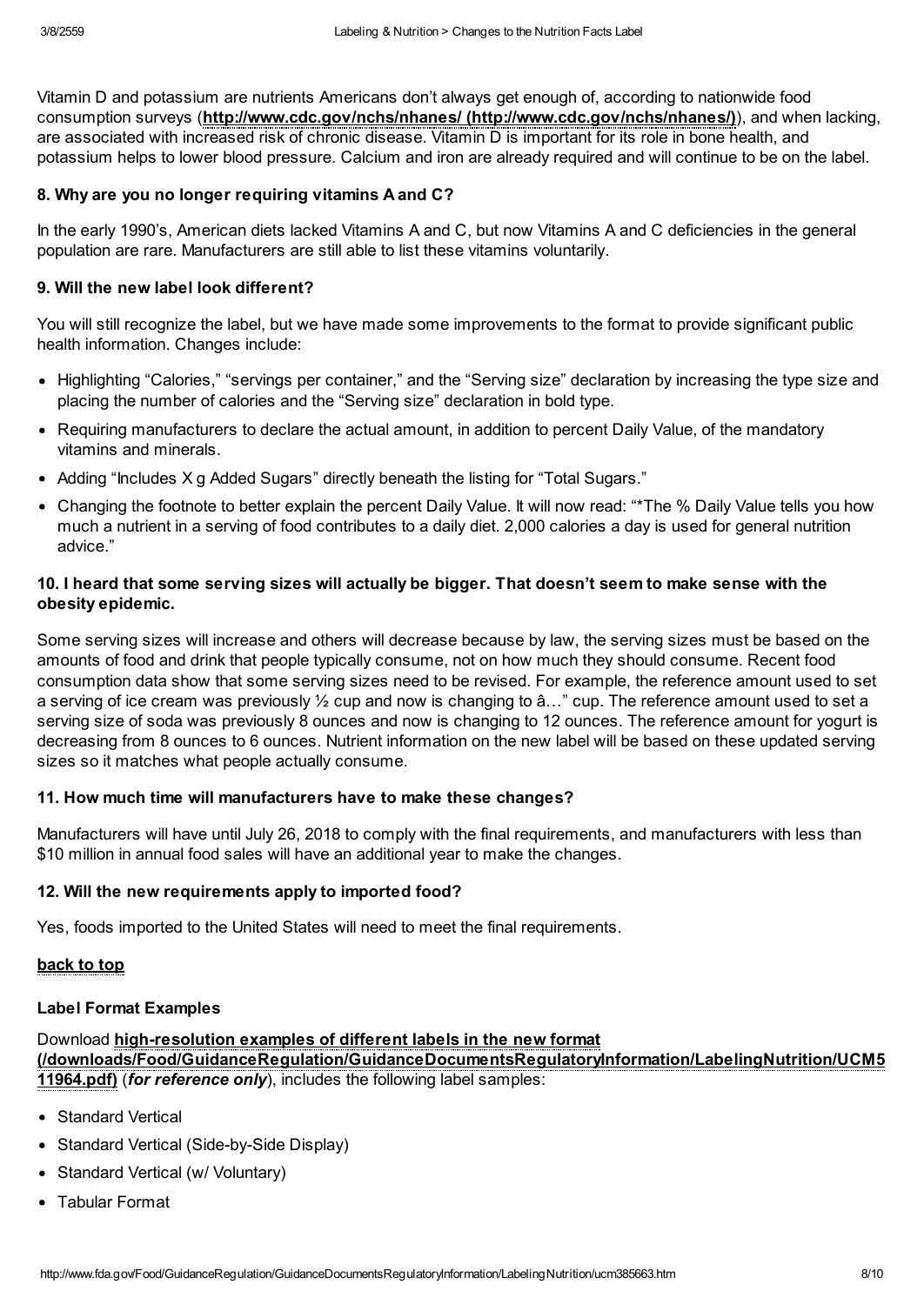- Aggregate Display
- Dual Column Display
- Simplified Display
- Infants through 12 Months of Age
- Children 1-3 Years
- Tabular Dual Column Display
- Tabular Display for Small Packages
- Linear Display for Small Packages
- Dual Columns, Two Forms of the Same Food
- Dual Columns, Per Serving and Per Unit

| <b>Nutrition</b>                                                                    | polynosytheses                                                                                                                                                      |                              | % Dally Value*                                                            |                                                                                  | <b>Amount/serving</b><br>% Dolly Value*                                |      |                                                                                         |                                                                                        |
|-------------------------------------------------------------------------------------|---------------------------------------------------------------------------------------------------------------------------------------------------------------------|------------------------------|---------------------------------------------------------------------------|----------------------------------------------------------------------------------|------------------------------------------------------------------------|------|-----------------------------------------------------------------------------------------|----------------------------------------------------------------------------------------|
| <b>Facts</b>                                                                        | <b>Total Fat 15g</b><br>Saturated Fat 0.5g                                                                                                                          |                              | <b>Nutrition Facts</b><br>I acrying per container                         |                                                                                  | <b>WHEREN</b><br><b>Darrison</b>                                       |      | <b>CONTRACTOR</b><br><b>SIX PRODUCTS</b>                                                | uhow<br><b>MORE LINE THERE</b><br><b>Dealers</b><br>œ                                  |
| 10 servings per contar<br>Serving size<br>2 silces (56g)<br>Calories<br>per serving | <b>Nutrition Facts</b><br>8 servings per container<br>2/3 cup (55g)<br><b>Serving size</b>                                                                          |                              | a sien<br><b>Der bervied</b><br>ries<br>an a<br>a                         | <b>There</b>                                                                     | $\alpha$<br>130<br><b>Chile Silver</b><br>o-1<br>ल्य<br>6              |      | 117.4<br>70<br><b>Statistics</b><br>ou.<br>œ.                                           | <b>DI 10</b><br>25<br>er in<br>100<br>AM.<br>m<br><b>StateMan</b><br>Chi<br><b>CH1</b> |
|                                                                                     | <b>Amount per serving</b><br>Calories<br><b>Total Fat 8g</b>                                                                                                        | 230<br>% Daily Value*<br>10% | mat<br>bahydrata<br><b>Hour</b><br>quest.<br>des Abdud Sagers             |                                                                                  | <b>CT</b><br><u>ing</u><br>ल<br>is a p<br>x.<br>44.52<br>11%<br>46.52  | 1-11 | ou<br><b>Service</b><br>氥<br>50<br><b>ANL 746</b><br>m<br>13<br>u<br>an a<br>×.         | c-s<br>'n,<br>e.<br>454<br>SH 4                                                        |
|                                                                                     | Saturated Fat 1g<br>Trans Fat Co.<br><b>Cholesterol Cmg</b><br>Sodium 160mg                                                                                         | 5%<br>0%<br>7%               | Sale (21) of them<br><b>Installation</b><br><b><i>BLIGHTER</i></b><br>--- | <b>VENTITO</b><br>CIRCAIN<br><b>ISB</b><br><b>TOM PROFIT</b><br><b>Wallet A</b>  | K.<br>anca<br>c.<br>ung<br><b>KV</b><br>370<br><b>DIVO</b><br>Ps<br>ç. | an i | <b>STA</b><br>2005<br><b>IN</b><br><b>Date</b><br>e.<br><b>LIFE</b><br>Pu<br>3246<br>35 | e.<br>e.<br>æ.<br>79<br><b>SEE</b>                                                     |
|                                                                                     | <b>Total Carbohydrate 37g</b><br>Dietary Fiber 4g<br><b>Total Sugars 12g</b>                                                                                        | 13%<br>14%                   |                                                                           | About C.<br><b>TIGHT</b><br><b>Wildline</b><br><b>North</b><br><b>Change Tax</b> | b.<br>28%<br><b>STL</b><br>366<br>20%                                  |      | 39%<br>78%<br>w<br>ĸ<br>$\mathbf{x}$                                                    | w.<br>20%<br>W.<br>$\overline{\phantom{a}}$<br>$\overline{\phantom{a}}$                |
|                                                                                     | Includes 10g Added Sugars<br><b>Protein 3g</b><br>Calcium 260mg 20%<br>Vit. D 2mog 10%<br>٠<br>from Bring 45%<br>٠                                                  | 20%<br>Police, 235mg 6%      |                                                                           |                                                                                  |                                                                        |      |                                                                                         |                                                                                        |
|                                                                                     | * The % Daily Value (DV) sells you how much a natrient in<br>a representational contribution to a dark chall 2,000 actions:<br>a rizy manufilm general subdomativen |                              |                                                                           |                                                                                  |                                                                        |      |                                                                                         |                                                                                        |

#### Proposed Rule Contents and Comments

- Federal Register Notice for the Proposed Rule: Revision of the Nutrition and Supplement Facts Label [\(https://www.federalregister.gov/articles/2014/03/03/2014-04387/food-labeling-revision-of-the-nutrition-and](https://www.federalregister.gov/articles/2014/03/03/2014-04387/food-labeling-revision-of-the-nutrition-and-supplement-facts-labels)supplement-facts-labels)
- Comments on the Proposed Rule: Revision of the Nutrition and Supplement Facts Label [\(https://www.regulations.gov/#!docketDetail;D=FDA-2012-N-1210\)](https://www.regulations.gov/#!docketDetail;D=FDA-2012-N-1210)
- Federal Register Notice for the Proposed Rule: Food Labeling: Serving Sizes of Products that Can Reasonably be Consumed at One Eating Occasion; Updating of Reference Amounts Customarily Consumed; Approaches for Recommending Smaller Portion Sizes (https://www.federalregister.gov/articles/2014/03/03/2014-04385/food[labeling-serving-sizes-of-foods-that-can-reasonably-be-consumed-at-one-eating-occasion\)](https://www.federalregister.gov/articles/2014/03/03/2014-04385/food-labeling-serving-sizes-of-foods-that-can-reasonably-be-consumed-at-one-eating-occasion)
- Comments on the Proposed Rule: Food Labeling: Serving Sizes of Products that Can Reasonably be Consumed at One Eating Occasion; Updating of Reference Amounts Customarily Consumed; Approaches for Recommending Smaller Portion Sizes [\(https://www.regulations.gov/#!docketDetail;D=FDA-2004-N-0258\)](https://www.regulations.gov/#!docketDetail;D=FDA-2004-N-0258)
- Preliminary Regulatory Impact Analysis for the Proposed Rules on the Nutrition Facts Label February 2014 (PDF - 398KB)
	- [\(/downloads/Food/GuidanceRegulation/GuidanceDocumentsRegulatoryInformation/LabelingNutrition/UCM385669.pdf\)](http://www.fda.gov/downloads/Food/GuidanceRegulation/GuidanceDocumentsRegulatoryInformation/LabelingNutrition/UCM385669.pdf)
- Public Meeting: Proposed Rules on Food Labeling Revision of the Nutrition and Supplement Facts Labels and Serving Sizes of Foods [\(/Food/NewsEvents/WorkshopsMeetingsConferences/ucm398002.htm\)](http://www.fda.gov/Food/NewsEvents/WorkshopsMeetingsConferences/ucm398002.htm)

#### More in Labeling & Nutrition [\(/Food/GuidanceRegulation/GuidanceDocumentsRegulatoryInformation/LabelingNutrition/default.htm\)](http://www.fda.gov/Food/GuidanceRegulation/GuidanceDocumentsRegulatoryInformation/LabelingNutrition/default.htm)

Changes to the Nutrition Facts Label [\(/Food/GuidanceRegulation/GuidanceDocumentsRegulatoryInformation/LabelingNutrition/ucm385663.htm\)](http://www.fda.gov/Food/GuidanceRegulation/GuidanceDocumentsRegulatoryInformation/LabelingNutrition/ucm385663.htm) þ

Food Labeling Guide

[\(/Food/GuidanceRegulation/GuidanceDocumentsRegulatoryInformation/LabelingNutrition/ucm2006828.htm\)](http://www.fda.gov/Food/GuidanceRegulation/GuidanceDocumentsRegulatoryInformation/LabelingNutrition/ucm2006828.htm)

Topic-Specific Labeling Information

[\(/Food/GuidanceRegulation/GuidanceDocumentsRegulatoryInformation/LabelingNutrition/ucm2006864.htm\)](http://www.fda.gov/Food/GuidanceRegulation/GuidanceDocumentsRegulatoryInformation/LabelingNutrition/ucm2006864.htm)

Menu and Vending Machines Labeling Requirements [\(/Food/GuidanceRegulation/GuidanceDocumentsRegulatoryInformation/LabelingNutrition/ucm217762.htm\)](http://www.fda.gov/Food/GuidanceRegulation/GuidanceDocumentsRegulatoryInformation/LabelingNutrition/ucm217762.htm)

Small Business Nutrition Labeling [Exemption](http://www.fda.gov/Food/GuidanceRegulation/GuidanceDocumentsRegulatoryInformation/LabelingNutrition/ucm2006867.htm)